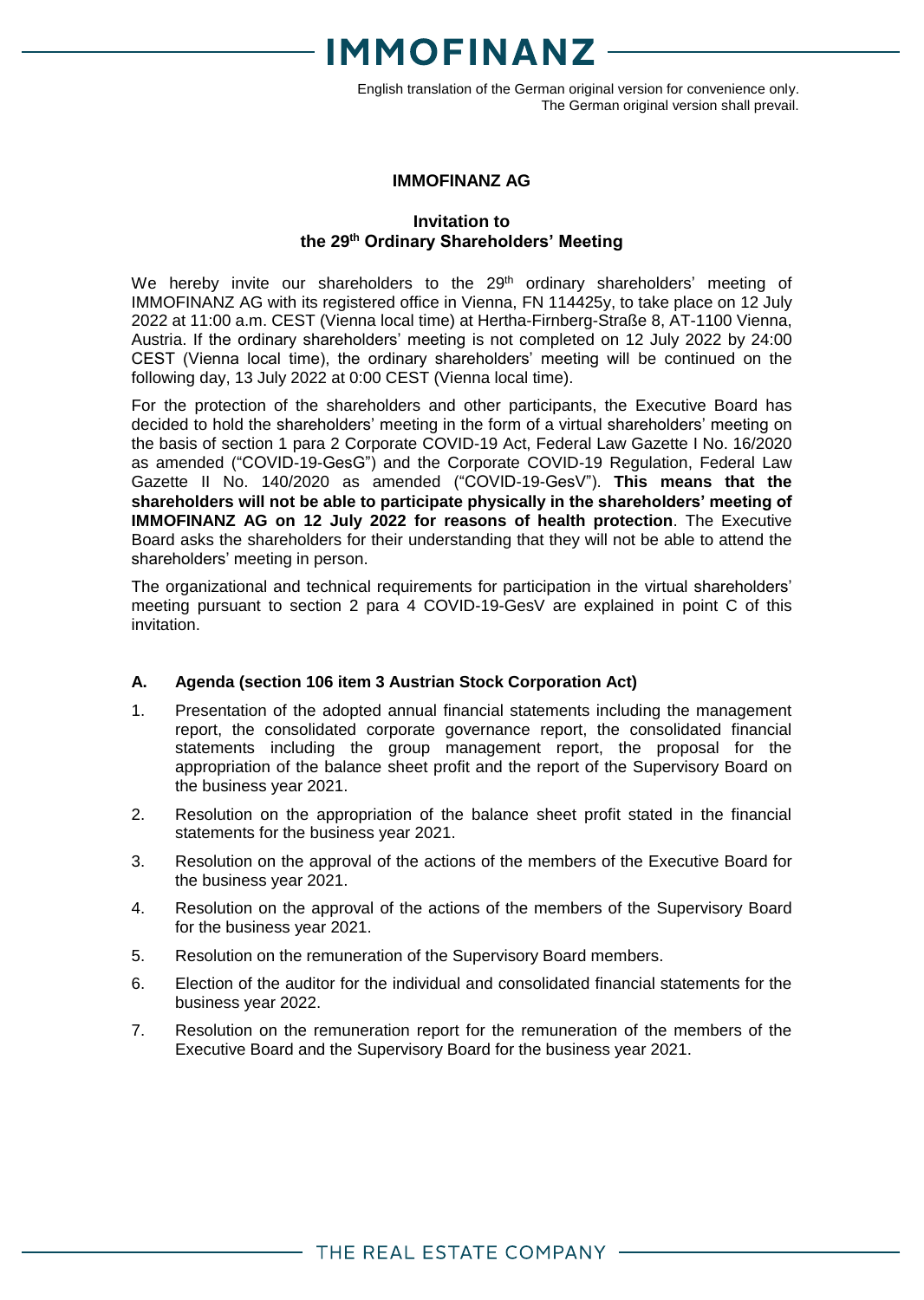English translation of the German original version for convenience only. The German original version shall prevail.

- 8. Resolution on authorisations of the Executive Board for the repurchase and sale of treasury shares other than via the stock exchange or via a public offering, also with an authorisation of the Executive Board to exclude the shareholders´ rights to a prorata disposal of their shares as well as to a pro-rata purchase of shares (exclusion of subscription rights) and the authorisation of the Executive Board to redeem treasury shares.
- 9. Resolution on the authorisation of the Executive Board to issue convertible bonds and regarding conditional capital.

Authorisation of the Executive Board to issue convertible bonds and exclusion of the shareholders' subscription rights, together with the revocation of the existing authorisation to issue convertible bonds in the unused amount as well as conditional increase of the share capital (section 159 para 2 item 1 Austrian Stock Corporation Act) and cancellation of existing conditional capitals in the unused amount as resolved upon at the shareholder's meetings (i) of 11 May 2018 (Article 4 para (5) of the Articles of Association), (ii) of 02 October 2009 (amended by resolution of 01 December 2015) (Article 4 para (7) of the Articles of Association), (iii) of 28 September 2011 (amended by resolution of 01 December 2015) (Article 4 para (9) of the Articles of Association) and (iv) of 01 December 2015 (Article 4 para (10) of the Articles of Association) as well as corresponding amendments to the Articles of Association in Article 4 (Registered Capital and Shares), respectively.

- 10. Resolution on a new authorisation of the Executive Board to increase the share capital pursuant to Section 169 Austrian Stock Corporation Act (authorized capital) against contributions in cash and/or in kind including the authorisation of the Executive Board to exclude the shareholders' subscription rights, together with the revocation of the authorisation granted to the Executive Board to increase the share capital (authorized capital) in the unused amount and together with the related amendments to the Articles of Association in section 4 (Registered Capital and Shares).
- 11. Resolution on the remuneration policy for the Executive Board.

## **B. Provision of information (section 106 item 4 Austrian Stock Corporation Act)**

Documents pursuant to section 108 para 3 and 4 Austrian Stock Corporation Act will be published on the company's website [\(www.immofinanz.com\)](http://www.immofinanz.com/) from the 21st day prior to the date of the ordinary shareholders' meeting, therefore from 21 June 2022 at the latest:

- Notice convening the shareholders' meeting
- If necessary, modifications and/or additions on the organizational and technical requirements for participation in the virtual shareholders' meeting (section 3 para 3 COVID-19-GesV)
- Motions for resolutions of the Executive Board and motions for resolutions and nominations of the Supervisory Board
- Annual financial statements and management report for the 2021 business year
- Consolidated annual financial statements and group management report for the 2021 business year
- Consolidated corporate governance report for the 2021 business year
- Proposal for appropriation of the balance sheet profit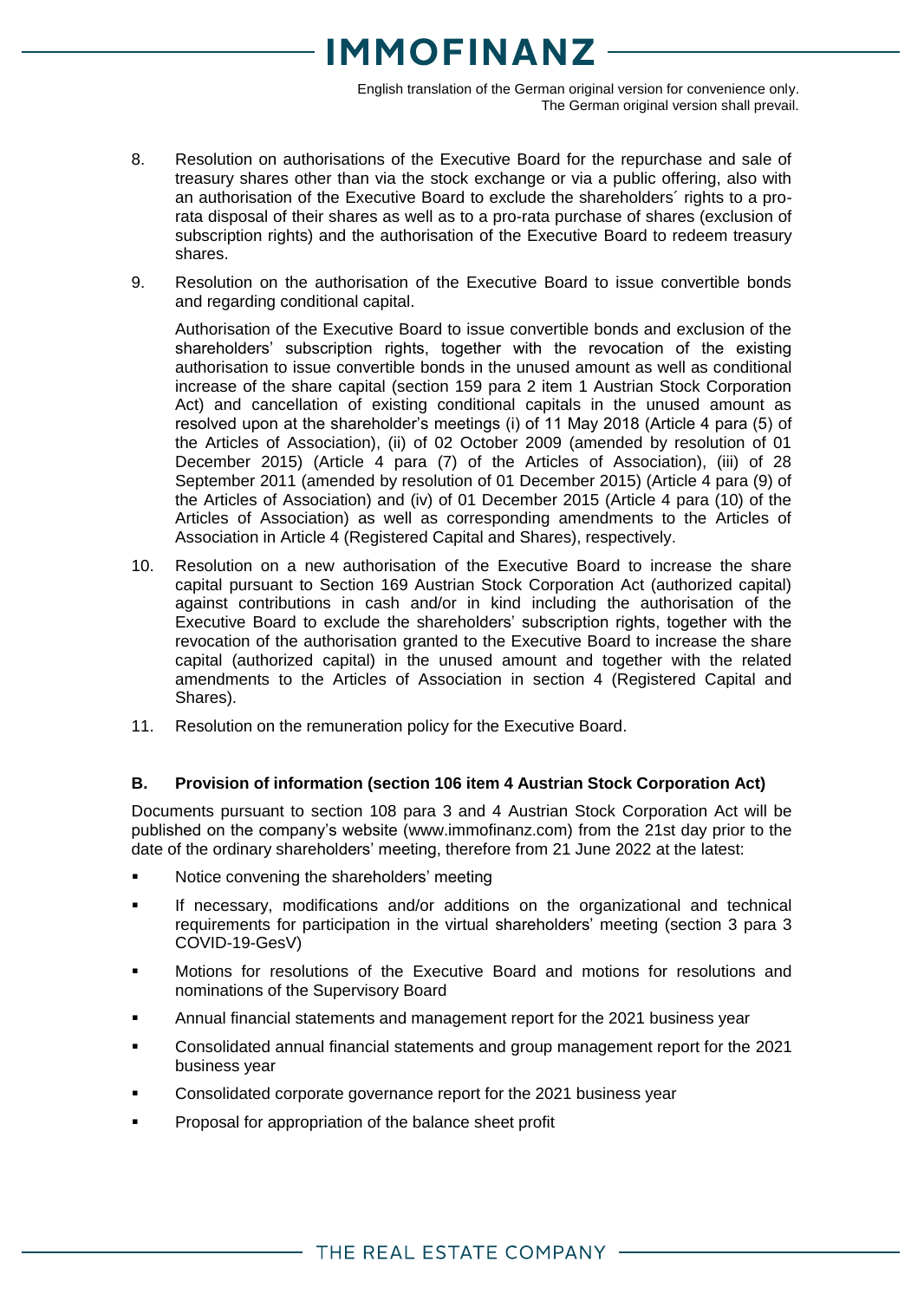English translation of the German original version for convenience only. The German original version shall prevail.

- Report by the Supervisory Board to the shareholders' meeting according to section 96 Austrian Stock Corporation Act
- Remuneration report for the Executive Board and the Supervisory Board
- Report by the Executive Board justifying the exclusion of subscription rights concerning agenda item 8 (authorisation of the Executive Board for the repurchase and sale of treasury shares)
- Report by the Executive Board justifying the exclusion of subscription rights concerning agenda item 9 (authorisation of the Executive Board to issue convertible bonds)
- Report by the Executive Board justifying the exclusion of subscription rights concerning agenda item 10 (authorisation of the Executive Board to increase the share capital according to section 169 Austrian Stock Corporation Act)
- Remuneration policy for the Executive Board
- Question form
- Forms of granting power of attorney (proxy) (granting including instructions and revocation) to the four independent special proxies named by the company

### **C. Information on the virtual shareholders' meeting and organizational and technical requirements for participation**

The organisational and technical requirements for participation in the virtual shareholders' meeting pursuant to section 2 para 4 COVID-19-GesV are hereby notified. In accordance with section 3 para 3 COVID 19-GesV, any modifications and/or additions to these organisational and technical requirements will be made available on the company's website www.immofinanz.com no later than 21 June 2022.

### **1. Webcast of the shareholders' meeting**

In accordance with section 3 para 4 COVID 19-GesV in connection with section 102 para 4 of the Austrian Stock Corporation Act the shareholders' meeting will be broadcast in full in picture and sound in real time on the internet. All shareholders may follow the shareholders' meeting on 12 July 2022 from approx. 11:00 a.m. online at www.immofinanz.com. This enables every shareholder to follow the shareholders' meeting in real time via this optical and acoustic one-way connection.

Shareholders require high-performance internet access and an internet-compatible device for the audio and video transmission via an up-to-date internet browser. No registration or login is required to follow the shareholders' meeting.

Please note that this live transmission as a virtual shareholders' meeting does not provide for remote participation (section 102 para 3 item 2 of the Austrian Stock Corporation Act) and remote voting (section 102 para 3 item 3 and section 126 of the Austrian Stock Corporation Act) and that the transmission on the internet is not a two-way connection. It is also pointed out that the company is only responsible for the use of technical means of communication to the extent that these are attributable to its sphere of influence.

### **2. Representation of shareholders by special proxies**

It will not be possible for shareholders to be physically present at the virtual shareholders' meeting. In accordance with section 3 para 4 COVID-19-GesV, shareholders can cast votes, submit motions for resolutions or raise an objection in the virtual shareholders'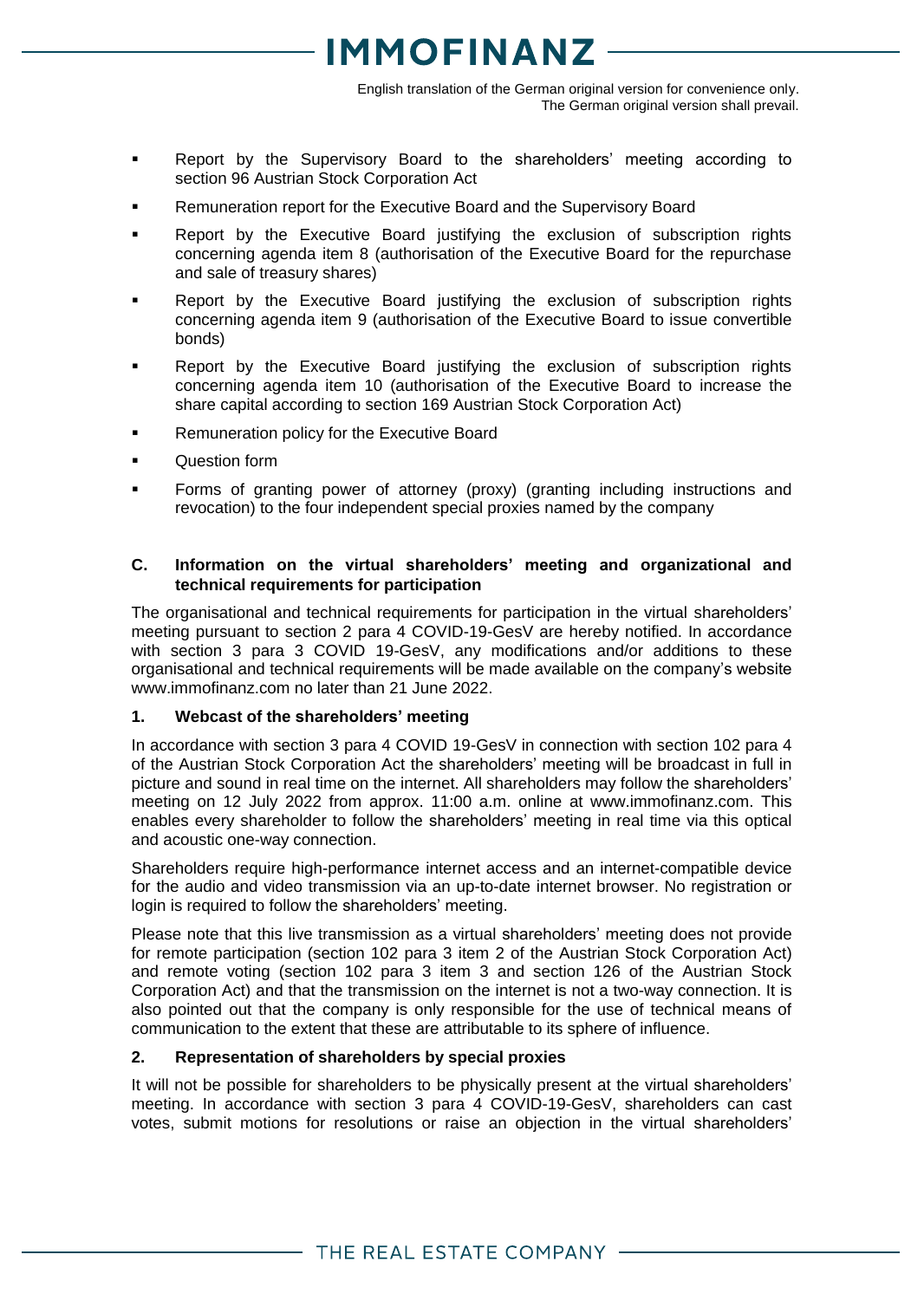English translation of the German original version for convenience only. The German original version shall prevail.

meeting only through one of the four independent special proxies named below, the costs of which will be carried by the company:

- (i) **Attorney Dr. Marie-Agnes Arlt, LL.M. (NYU)** 1010 Vienna, Ebendorferstraße 6/10 Phone: + 43 1 308 25 80 E-mail: arlt.immofinanz@hauptversammlung.at
- (ii) **Attorney Dr. Paul Fussenegger** 1010 Vienna, Rotenturmstraße 12/6 Phone: +43 1 235 10 01 E-mail: [fussenegger.immofinanz@hauptversammlung.at](mailto:fussenegger.immofinanz@hauptversammlung.at)
- (iii) **Attorney Mag. Ewald Oberhammer, LL.M.** c/o Oberhammer Rechtsanwälte GmbH 1010 Vienna, Karlsplatz 3/1 Phone: +43 1 503 300 0 E-mail: [oberhammer.immofinanz@hauptversammlung.at](mailto:oberhammer.immofinanz@hauptversammlung.at)
- (iv) **Mag. Florian Prischl** c/o Interessenverband für Anleger, IVA 1130 Vienna, Feldmühlgasse 22 Phone: +43 1 876 33 43 - 30 E-mail: [prischl.immofinanz@hauptversammlung.at](mailto:prischl.immofinanz@hauptversammlung.at)

**To cast votes, submit motions for resolutions or raise an objection in the virtual shareholders' meeting, shareholders must choose and authorise one of the abovementioned special proxies**. The special proxies will only exercise the voting right, the right to submit motions for resolutions and the right to raise objections in accordance with the shareholders' instructions.

It is recommended to contact the special proxy of your choice in good time if you intend to instruct the special proxy to propose motions for resolutions and to raise an objection to one or more items on the agenda.

A **proxy authorisation form** for the four special proxies, as well as a form for the revocation of proxy authorisation, is available on the company's website www.immofinanz.com. In the interest of a smooth processing, we ask to use the available forms. Details on the proxy authorisation, in particular about the text form and the content of the proxy authorisation, are contained in the proxy authorisation form that is available to the shareholders.

To facilitate processing, please send your completed proxy authorisation form (in text form) in such a timely manner that it is received no later than **11 July 2022, 4:00 p.m. CEST (Vienna local time)**, using one of the communication channels stated below:

Authorisation forms to the special proxies may be sent **by e-mail** to the address of the person you have chosen, with the proxy authorisation attached to the e-mail in text form, e.g. as a PDF file. This way the special proxy of your choice will have direct access to the authorisation and your instructions.

The following communication channels and addresses are also available for the transmission of your proxy authorisation form:

 via mail or courier service at the address HV-Veranstaltungsservice GmbH, Köppel 60, AT-8242 St. Lorenzen am Wechsel;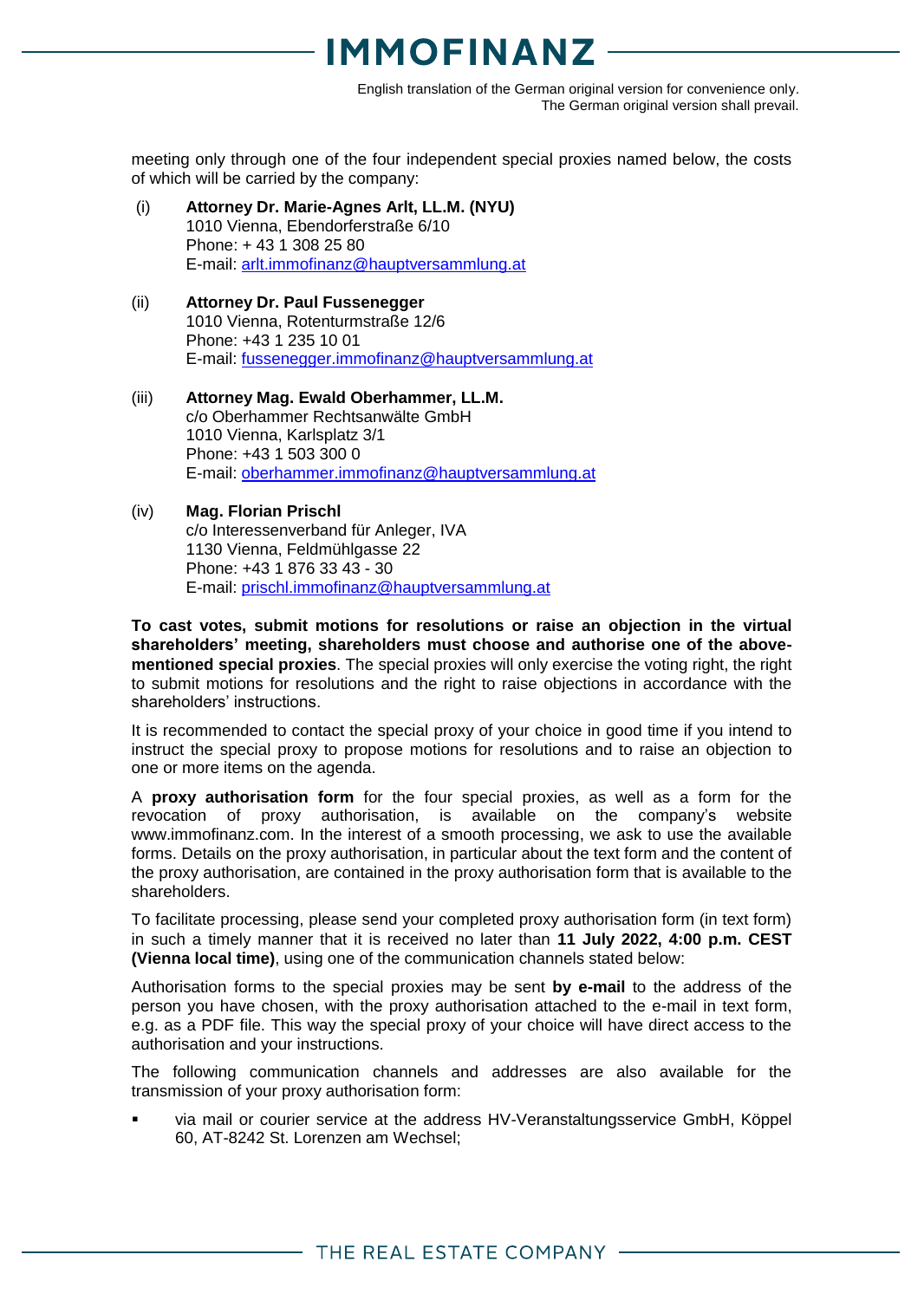# 1MOEINANZ

English translation of the German original version for convenience only. The German original version shall prevail.

- per facsimile under the fax number + 43 (0) 1 8900-50089;
- by credit institutions according to section 114 para 1 Austrian Stock Corporation Act per SWIFT to the address GIBAATWGGMS, Message Type MT598 or MT599 (specification of the ISIN AT0000A21KS2 is necessary).

#### **Please note that it is not possible to present a proxy authorisation in person on the day of the shareholders' meeting**.

Shareholders have the option to revoke their proxy authorisation. The above provisions for proxy authorisation apply mutatis mutandis to its revocation. The revocation does not take effect until it has been received by the company.

Please note that in addition to a proxy authorisation also a deposit confirmation in accordance with section 10a Austrian Stock Corporation Act is necessary for participation in the virtual shareholders' meeting, which must be received by the company no later than 07 July 2022 (see point E).

### **3. Shareholders' right to information**

Shareholders may exercise their right to information pursuant to section 118 Austrian Stock Corporation Act in the virtual shareholders' meeting as follows:

The shareholders are invited to send their questions in advance by e-mail to **fragen.immofinanz@hauptversammlung.at**, if possible in such a way that they are **received by the company** on the **third business day prior to the shareholders' meeting**, hence on **Thursday, 07 July 2022**.

This will enable the preparation of answers in advance and a swift treatment during the shareholders' meeting.

For your questions, please use the **question form** provided on the company's website www.immofinanz.com to ensure the most efficient processing possible.

Questions may also be sent by simple e-mail. The e-mail must end with your name (reproduction of signature in accordance with section 13 para 2 Austrian Stock Corporation Act).

To verify your identity as a shareholder for the transmission of questions, please use the email address specified in the space provided on the authorisation form for your special proxy. By signing the proxy authorisation form, you confirm that only you have access to this e-mail address.

If no shareholder e-mail address is indicated on the proxy authorisation form, or if questions are sent from another e-mail address, the identity of the person making the declaration must be verified with the shareholder's name/company name and date of birth/company register number as well as the securities account number, the credit institution and the number of shares.

If any doubts arise regarding the identity of a participant during the conduct of the shareholders' meeting, the company reserves the right to verify the identity in an appropriate manner.

If a proxy exercises the right to information, proof of proxy authorisation must also be provided in text form. **Please note that the special proxies cannot be authorised to exercise the right to information**.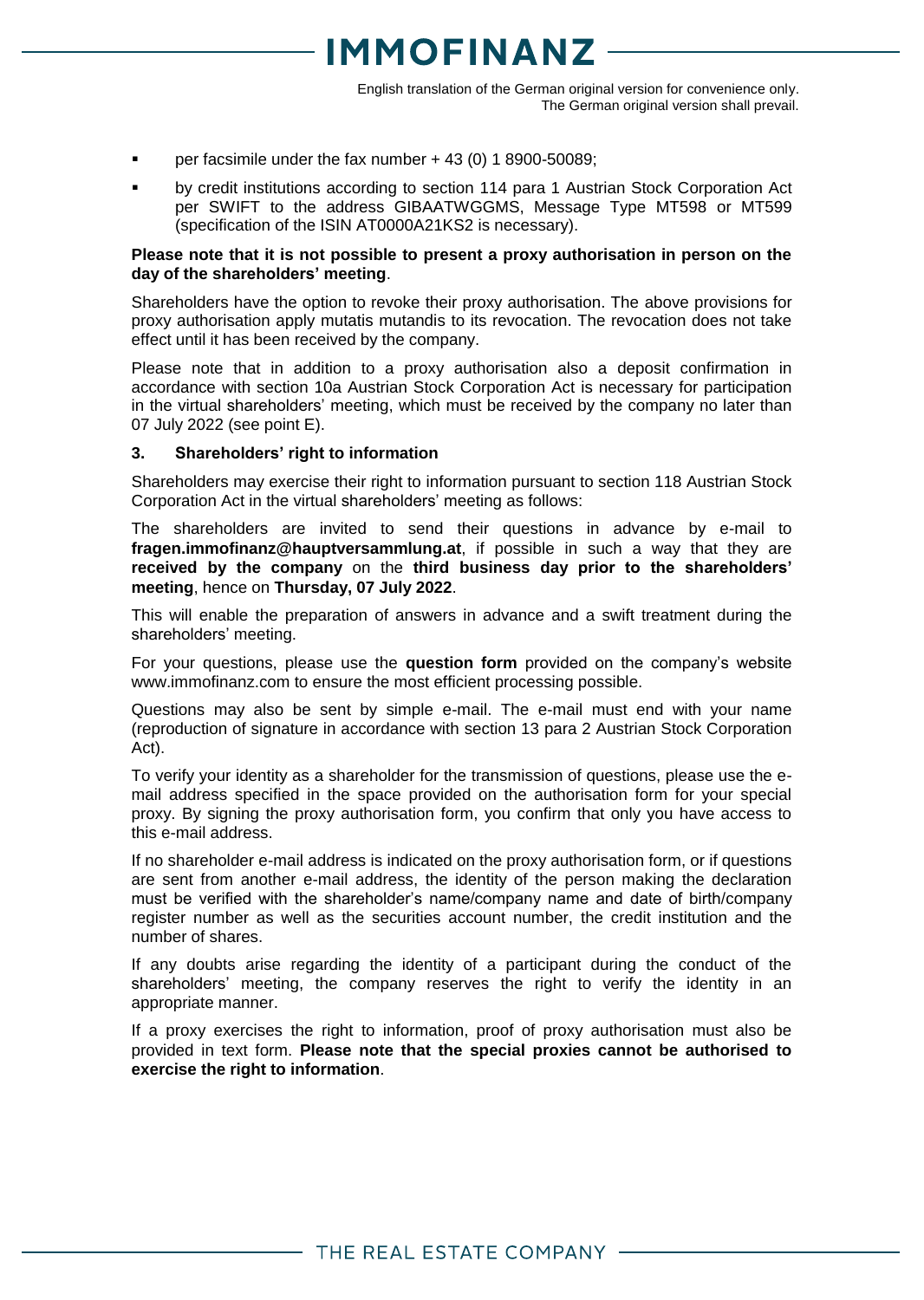# 1MOEINANZ

English translation of the German original version for convenience only. The German original version shall prevail.

### **4. Rights during the shareholders' meeting**

A shareholder may also send questions by e-mail to fragen.immofinanz@hauptversammlung.at during the virtual shareholders' meeting (see above on the shareholders' right to information).

The questions received by the company from shareholders before or during the shareholders' meeting are read out in the shareholders' meeting in accordance with section 118 Austrian Stock Corporation Act by the chairman or a person designated by him.

The chairman of the shareholders' meeting will structure the course of the meeting, in particular announcing during the meeting a certain point in time until which questions may be asked.

Likewise, the shareholder may, up to the times specified by the chairman in the shareholders' meeting, give (or amend) instructions by e-mail to the authorised special proxy, in particular instructions on casting votes, submitting motions for resolutions or raising objections. Please note that the special proxy cannot exercise the right to ask questions on behalf of the shareholder.

For any instructions, please send a simple e-mail to the e-mail address of your special proxy listed under item 2 above. The e-mail must end with your name (reproduction of signature in accordance with section 13 para 2 Austrian Stock Corporation Act). Please use the e-mail address indicated in the proxy authorisation form to verify your identity and to ensure that it matches the proxy authorisation issued, or name the person making the declaration by stating the name/company and date of birth/company register number as well as the securities account number, the credit institution and the number of shares of the shareholder if you use another e-mail address (see above for the relevant requirements when exercising the shareholders' right to information).

### **Please note that during the shareholders' meeting you can only communicate with your special proxy by e-mail and not by phone or message services**.

- **D. Information regarding shareholders' rights (section 106 item 5 Austrian Stock Corporation Act)**
- **1. Request of agenda items by shareholders (section 109 Austrian Stock Corporation Act)**

Shareholders who have been holding, individually or cumulatively, five percent of the ordinary share capital of the company for a period of at least three months prior to the filing of the request may demand in writing that items shall be put on the agenda of the shareholders' meeting and shall be published. Each such agenda item has to be accompanied by a motion and a rationale.

The requesting shareholder has to confirm its shareholding. In case of bearer shares held on securities accounts a depository confirmation in accordance with section 10a Austrian Stock Corporation Act shall be sufficient. Such depository confirmation shall be issued by a credit institution with its registered office in a member state of the European Economic Area or in a full member state of the OECD. The depository confirmation shall not be dated more than seven days prior to the date of submission and shall confirm that the shareholder has been holding the shares throughout a period of at least three months prior to the filing of the request. In case of several shareholders who only cumulatively reach the required shareholding of five percent of the ordinary share capital, depository confirmations for all shareholders must refer to the same point in time (date, time).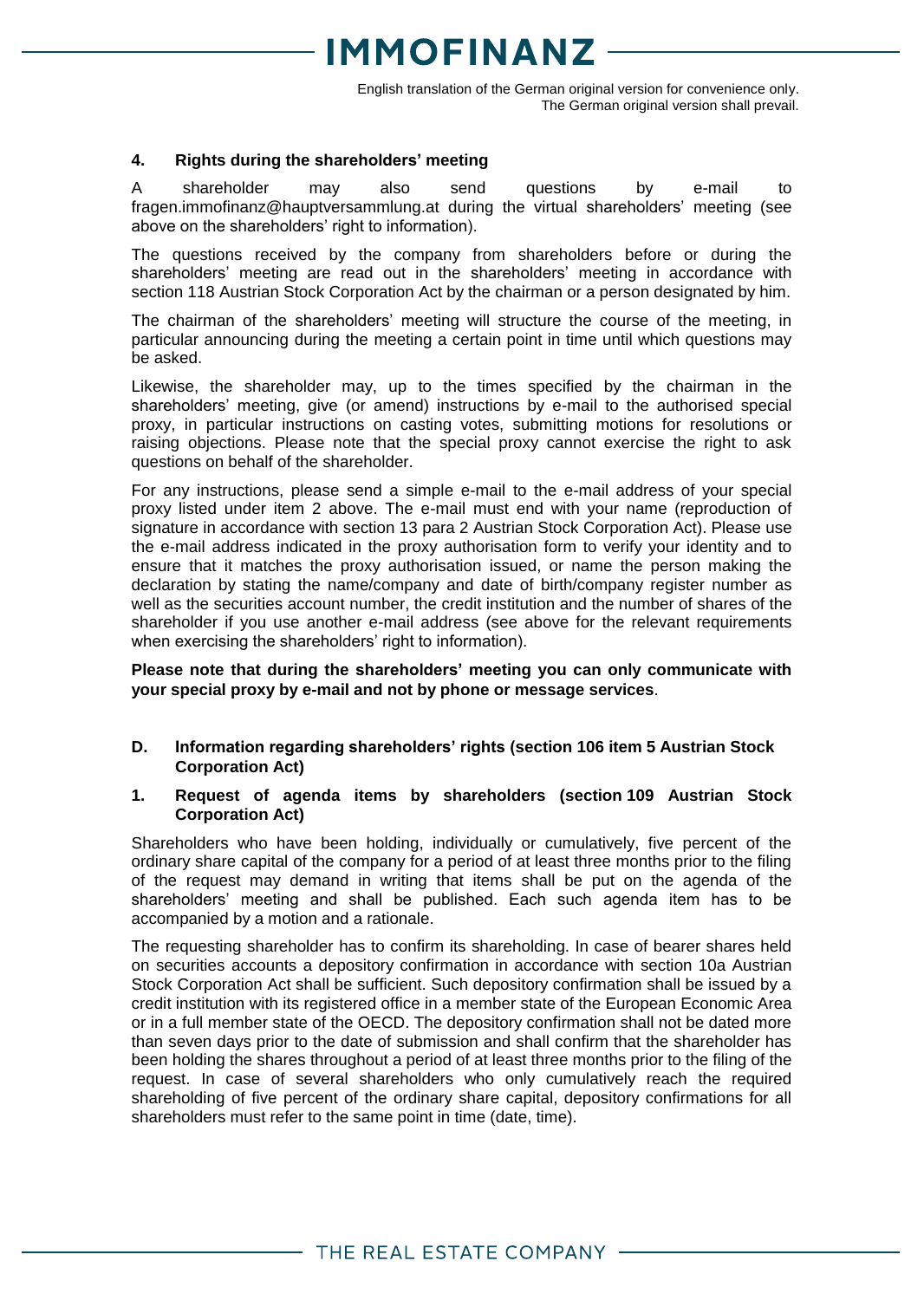English translation of the German original version for convenience only. The German original version shall prevail.

Regarding further required content of the depository confirmation it is referred to the information for participating in the shareholders' meeting (point E).

The written request for additional agenda items together with the confirmation of shareholding described above must be received by the company on the 21st day prior to the date of the ordinary shareholders' meeting, hence on 21 June 2022 (Tuesday) at the latest,

- via mail, courier service or personally delivered, signed by hand, during normal office hours at its business address at AT-1100 Vienna, Wienerbergstraße 9, or
- via e-mail with qualified electronic signature to the address: [hauptversammlung@immofinanz.com,](mailto:hauptversammlung@immofinanz.com) or
- by credit institutions according to section 114 para 1 sentence 4 Austrian Stock Corporation Act per SWIFT to the address GIBAATWGGMS, Message Type MT598 or MT599 (specification of the ISIN AT0000A21KS2 or AT0000A2UUN5 is necessary).

### **2. Motions by shareholders (section 110 Austrian Stock Corporation Act)**

Shareholders whose shareholdings, individually or cumulatively, equal or exceed one percent of the ordinary share capital of the company may file for each item of the agenda a motion in text form (in writing, no signature required) with the company and demand that these motions together with the names of the filing shareholders, their rationales which are to be attached and, if applicable, comments by the Executive or the Supervisory Board thereto shall be made available on the website of the company [\(www.immofinanz.com\)](http://www.immofinanz.com/).

The requesting shareholder has to confirm its shareholding. In case of bearer shares held on securities accounts a depository confirmation in accordance with section 10a Austrian Stock Corporation Act shall be sufficient. Such depository confirmation shall be issued by a credit institution with its registered office in a member state of the European Economic Area or in a full member state of the OECD. The depository confirmation shall not be dated more than seven days prior to the date of submission. In case of several shareholders who only cumulatively reach the required shareholding of one percent of the ordinary share capital, depository confirmations for all shareholders must refer to the same point in time (date, time).

Regarding the further required content of the depository confirmation it is referred to the information for participating in the shareholders' meeting (point E).

The motion for resolution must be received together with the confirmation of shareholding described above on the seventh business day prior to the date of the ordinary shareholders' meeting, hence on 01 July 2022 at the latest,

- via e-mail to the address: [hauptversammlung@immofinanz.com,](mailto:hauptversammlung@immofinanz.com) or
- via mail, courier service or personally delivered at its business address at AT-1100 Vienna, Wienerbergstraße 9, or
- via facsimile under the fax number +43 (0) 1 88090-8259.

Motions compliant with the law will be published on the website of IMMOFINANZ AG no later than two business days after receipt (section 110 Austrian Stock Corporation Act).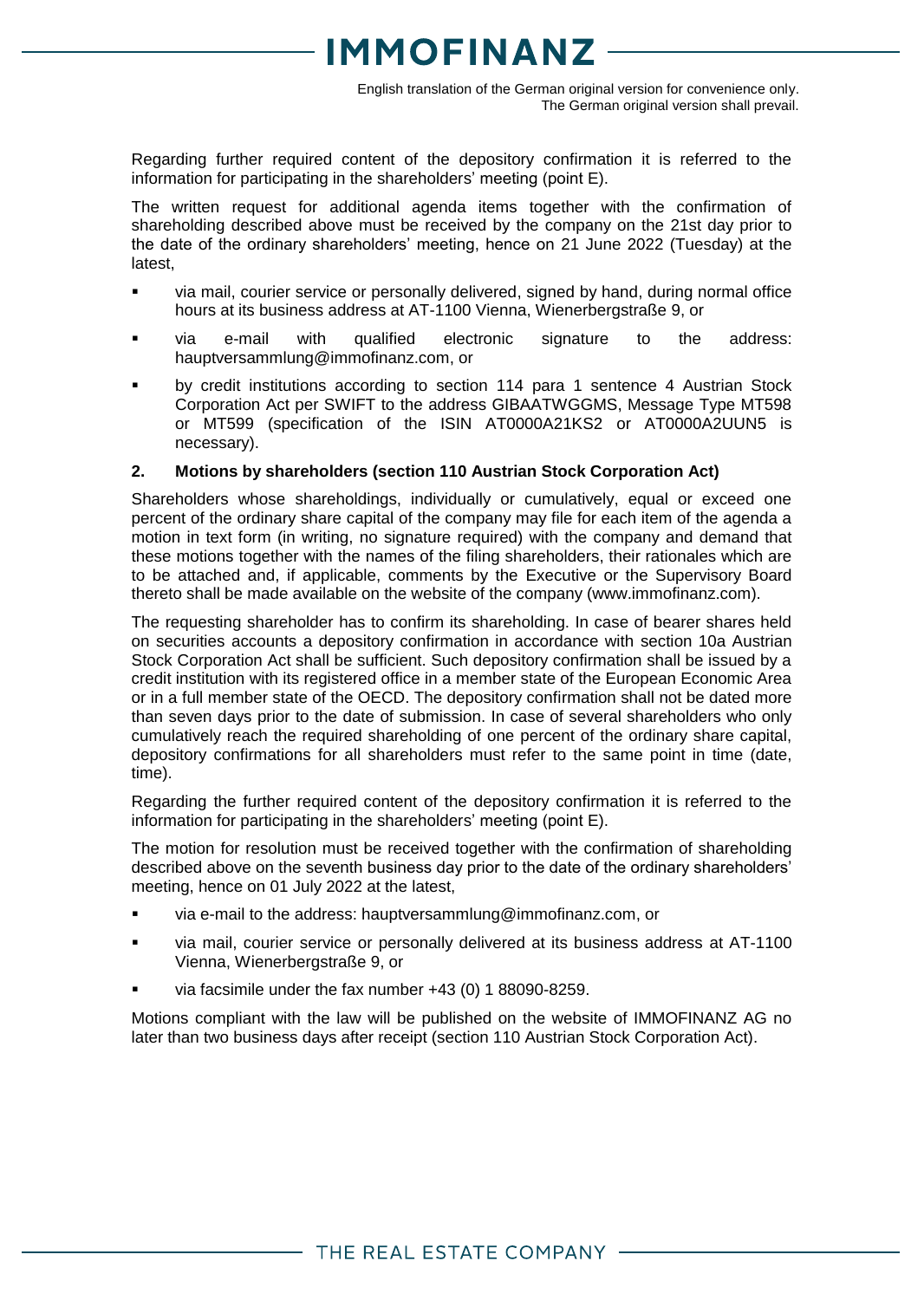English translation of the German original version for convenience only. The German original version shall prevail.

### **3. Right to information (section 118 Austrian Stock Corporation Act)**

Each shareholder shall, upon request, be informed at the shareholders' meeting regarding the company's affairs as far as necessary for a proper judgement in respect of items of the agenda. The information right also relates to the company's legal and commercial relationships to its affiliated companies.

Providing the information may be rejected as far as

- 1. providing the information could, subject to reasonable business judgement, cause significant damage to the company or to an affiliate company, or
- 2. providing the information would constitute an offence.

**The right to information may be exercised during the virtual shareholders' meeting in accordance with the modalities set out under point C.3 by the shareholders themselves**.

### **4. Motions by shareholders during the shareholders' meeting (section 119 Austrian Stock Corporation Act)**

Every shareholder – regardless of the shareholding amount – has the right to bring forward motions in respect to each item on the agenda at the shareholders' meeting. In the virtual shareholders' meeting on 12 July 2022, shareholders can only submit motions through one of the special proxies (see the explanations under point C).

If several motions are made to the same agenda item, section 119 para 3 Austrian Stock Corporation Act allows the chairman to determine the order in which the motions are voted on.

### **E. Record date and prerequisites for participation in the shareholders' meeting (section 106 item 6 and item 7 Austrian Stock Corporation Act)**

For the right to participate in the shareholders' meeting and to exercise shareholder rights shares of the company must be held at the **end of the tenth day prior to the shareholders' meeting (record date),** this is **02 July 2022 (Saturday), 12:00 p.m. (midnight) CEST (Vienna local time).**

Only such persons are entitled to participate in the shareholders' meeting who are shareholders at the end of the record date and confirm this vis-à-vis the company.

### **Please note that it is not possible for shareholders to come to the location of the shareholders' meeting and physically attend the meeting themselves (virtual shareholders' meeting).**

In the case of bearer shares held on securities accounts a depository confirmation in accordance with section 10a Austrian Stock Corporation Act shall be sufficient for the confirmation of the shareholding. Such depository confirmation shall be issued by a credit institution with its registered office in a member state of the European Economic Area or in a full member state of the OECD.

The depository confirmation must contain the following details (section 10a para 2 Austrian Stock Corporation Act):

- Details of the issuer: name (company name), address or a standard code used in communications between credit institutions
- Details of the shareholder: name/company, address, in case of natural persons the date of birth and in case of legal persons the register and registration number (if applicable)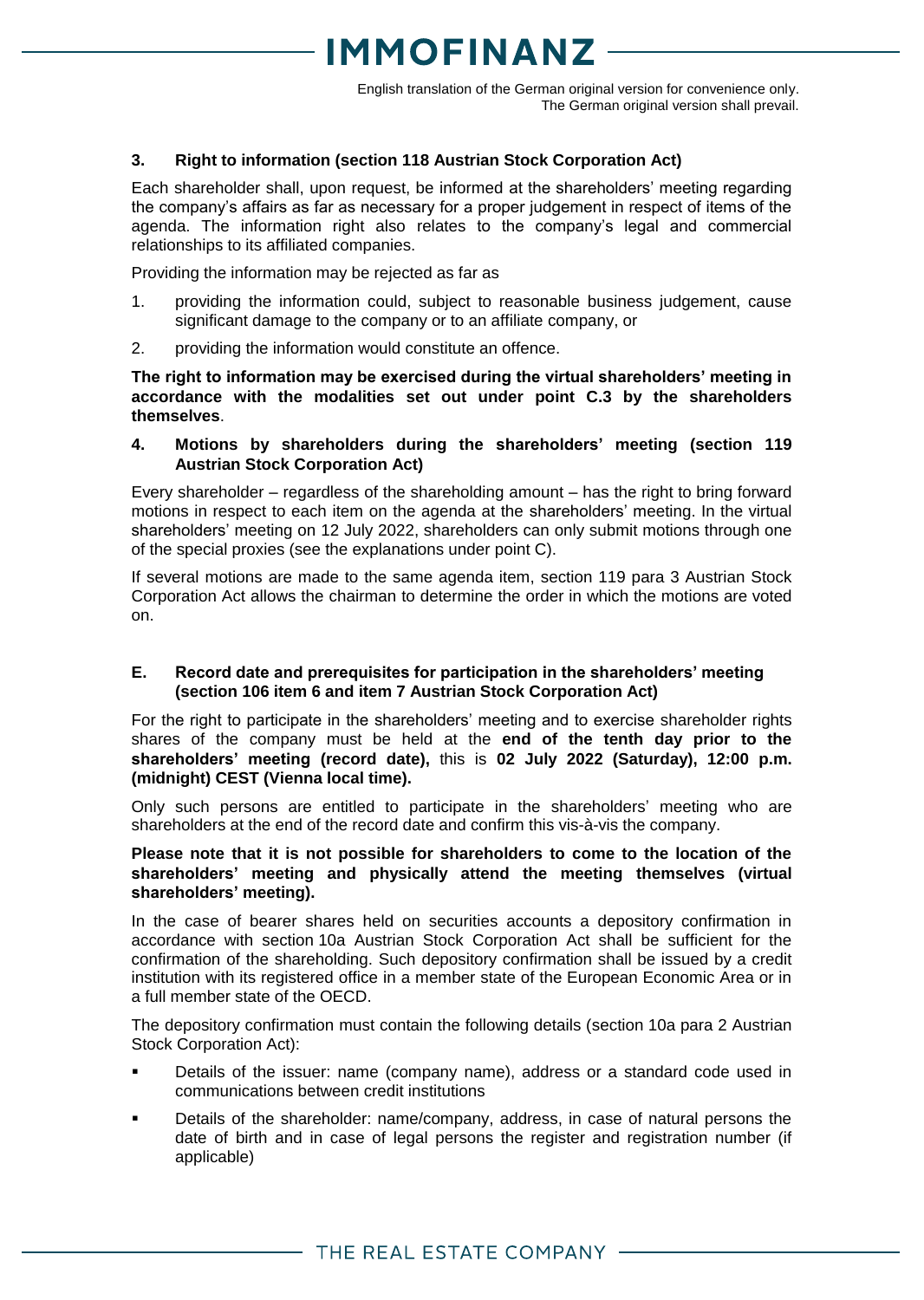English translation of the German original version for convenience only. The German original version shall prevail.

- Details of the shares: number of the shares held by the shareholder, the class of shares or the international securities identification number
- Securities account number or other identification
- Declaration that the depository confirmation refers to the balance of the securities account as of 02 July 2022, 24:00 (midnight) CEST (Vienna local time).

The depository confirmation may be issued in German or English.

The depository confirmation must be received on the third business day prior to the shareholders' meeting, hence on 07 July 2022, 24:00 (midnight) CEST (Vienna local time) at the latest

- as document signed by officers representing the issuing credit institution via mail or courier service at the address HV-Veranstaltungsservice GmbH, Köppel 60, AT-8242 St. Lorenzen am Wechsel, or
- per facsimile under the fax number  $+43(0)$  1 8900-50089, or
- per e-mail to the address: [anmeldung.immofinanz@hauptversammlung.at](mailto:anmeldung.immofinanz@hauptversammlung.at) (depository confirmation as pdf-document attached to the e-mail), or
- per SWIFT to the address GIBAATWGGMS, Message Type MT598 or MT599 (specification of the ISIN AT0000A21KS2 is necessary).

Credit institutions are kindly asked to send depository confirmations collectively in the form of a list.

### **F. Appointment of representatives (proxy holders)**

Each shareholder who is entitled to participate in the virtual shareholders' meeting and who has proven this in accordance with the provisions stated in point E of this invitation, has the right to grant power of attorney (proxy) for the shareholders' meeting (section 113 Austrian Stock Corporation Act).

For the virtual shareholders' meeting on 12 July 2022 **exclusively one of the special proxies named under point C.2 above can be authorised via the communication channels mentioned there** to cast votes, submit motions for resolutions or raise an objection during the virtual shareholders' meeting.

In accordance with section 3 para 4 COVID-19-GesV it is not possible to authorise persons other than the four special proxies to exercise these rights in the virtual shareholders' meeting. It is permissible, however, to authorise other persons to exercise other rights, in particular the right to information.

If shareholders authorise persons to represent them other than one of the four special proxies named by the company, such as the custodian bank, an effective proxy chain (subproxy) must exist to ensure that one of the four special proxies is authorised to exercise the right to vote, to submit motions for resolutions and to make an objection in the virtual shareholders' meeting itself.

The power of attorney (proxy) must be submitted in text form (section 13 para 2 Austrian Stock Corporation Act). If a shareholder has granted power of attorney (proxy) to his/her custodian bank (section 10a Austrian Stock Corporation Act), it is sufficient if, in addition to the deposit confirmation, the bank declares that it has been authorised as a proxy representative in the manner intended for its transmission to the company.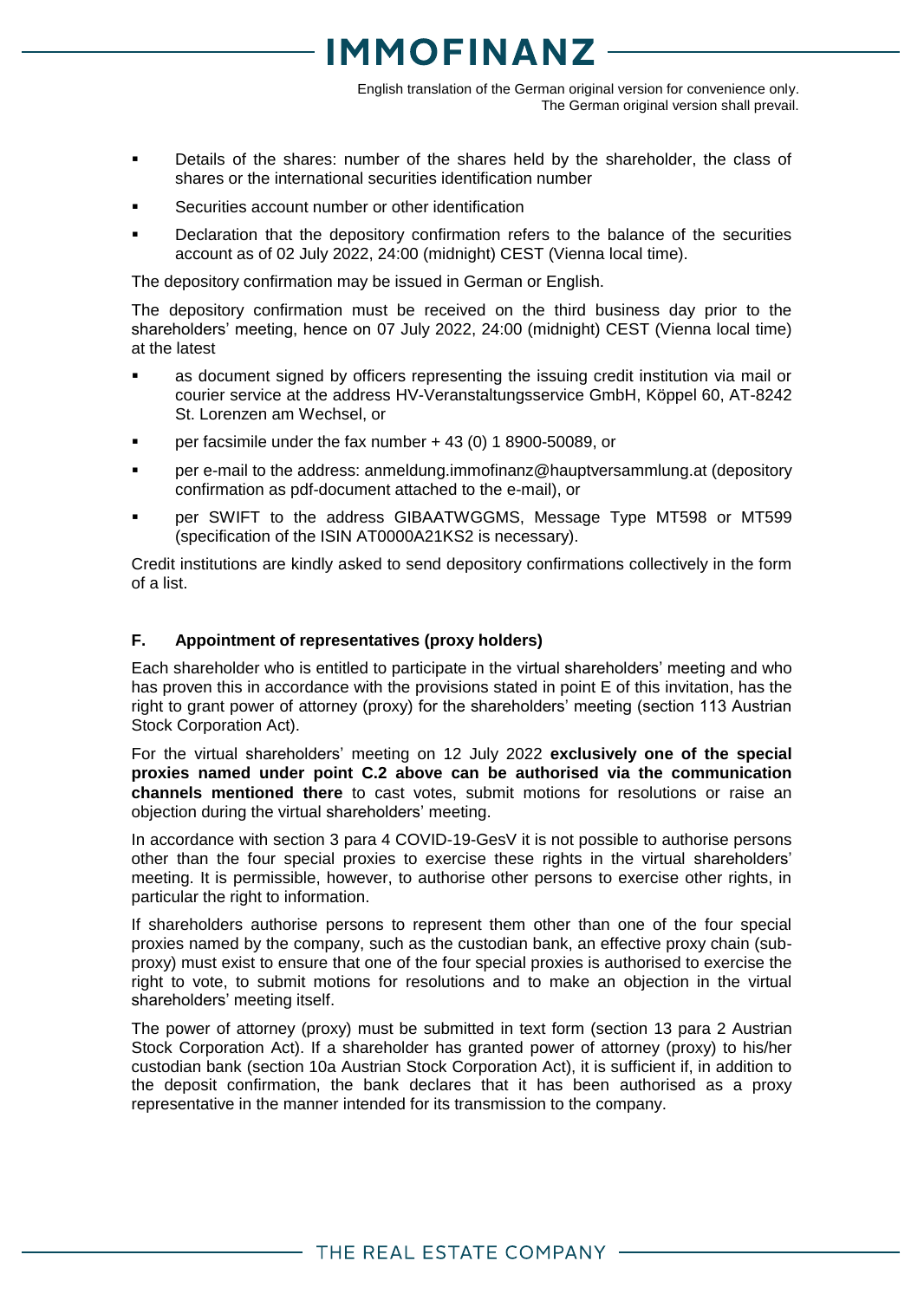English translation of the German original version for convenience only. The German original version shall prevail.

Shareholders have the option to revoke their power of attorney (proxy). The rules for proxy authorisation apply mutatis mutandis to its revocation. The revocation only becomes effective upon receipt by the company.

The company has provided a specific form for granting power of attorney (proxy) to the special proxies on its website (www.immofinanz.com). Shareholders are kindly asked to use this form.

### **G. Data Protection Information**

During the preparation and conduct of the shareholders' meeting, the company processes personal data of the shareholders and their proxy holders (in particular those pursuant to section 10a para 2 Austrian Stock Corporation Act, i.e. name, address, date of birth, number of the securities account, number of shares of the shareholder and, if applicable, designation of the class or ISIN/WKN, the proxy card number and the name and date of birth of any proxy nominated by the shareholder) on the basis of the applicable data protection provisions, in particular the European Data Protection Basic Regulation (GDPR) and the Austrian Data Protection Act (DSG), in order to enable shareholders to exercise their rights at the shareholders' meeting. If shareholders and/or their proxy holders do not provide the data or do not provide it to the required extent, participation in the shareholders' meeting is not possible.

Personal data is processed for the purposes of verifying the eligibility of shareholders and/or their proxy holders to participate and exercising shareholders' rights, as well as for handling the shareholders' meeting, including the preparation of the registration and attendance lists and the minutes of the shareholders' meeting, and is absolutely necessary for these purposes. The provisions of the Austrian Stock Corporation Act, in particular sections 111 - 114, 117 and 120 Austrian Stock Corporation Act, which represent legal obligations of the company within the meaning of Art 6 para 1 lit c GDPR, provide the legal basis under data protection law for the processing of the personal data of shareholders and/or their proxy holders. For processing IMMOFINANZ AG is person responsible according to Art 4 lit 7 GDPR.

For organisation of the shareholders' meeting IMMOFINANZ AG makes use of external service providers (in particular notaries, lawyers, credit institutions and IT- and back-office service providers). Service providers and processors of IMMOFINANZ AG receive only such personal data from IMMOFINANZ AG as are necessary for the execution of the commissioned service and process these data exclusively according to instructions of IMMOFINANZ AG. To the extent required by law, IMMOFINANZ AG has entered into a data protection agreement with the service providers.

If a shareholder through authorisation of one of the special proxies participates in the virtual shareholders' meeting, all represented shareholders or their representatives, the members of the Executive Board and Supervisory Board, the notary and all other persons with a legal right to participate may inspect the legally prescribed list of participants (section 117 Austrian Stock Corporation Act) and thereby also inspect the personal data specified therein (including name, place of residence, shareholding). Please note that shareholders can only inspect the list of participants in the virtual shareholders' meeting through the authorized special proxy. In compliance with the statutory obligation, IMMOFINANZ AG also transmits personal data of shareholders and their proxy holders to public authorities: The shareholder's personal data, which must be included in the list of participants pursuant to section 117 Austrian Stock Corporation Act, will be transmitted to the competent commercial register court pursuant to section 120 para 4 Austrian Stock Corporation Act. The list of participants shall be attached to the minutes of the shareholders' meeting, which shall be recorded in the commercial register in the publicly accessible collection of